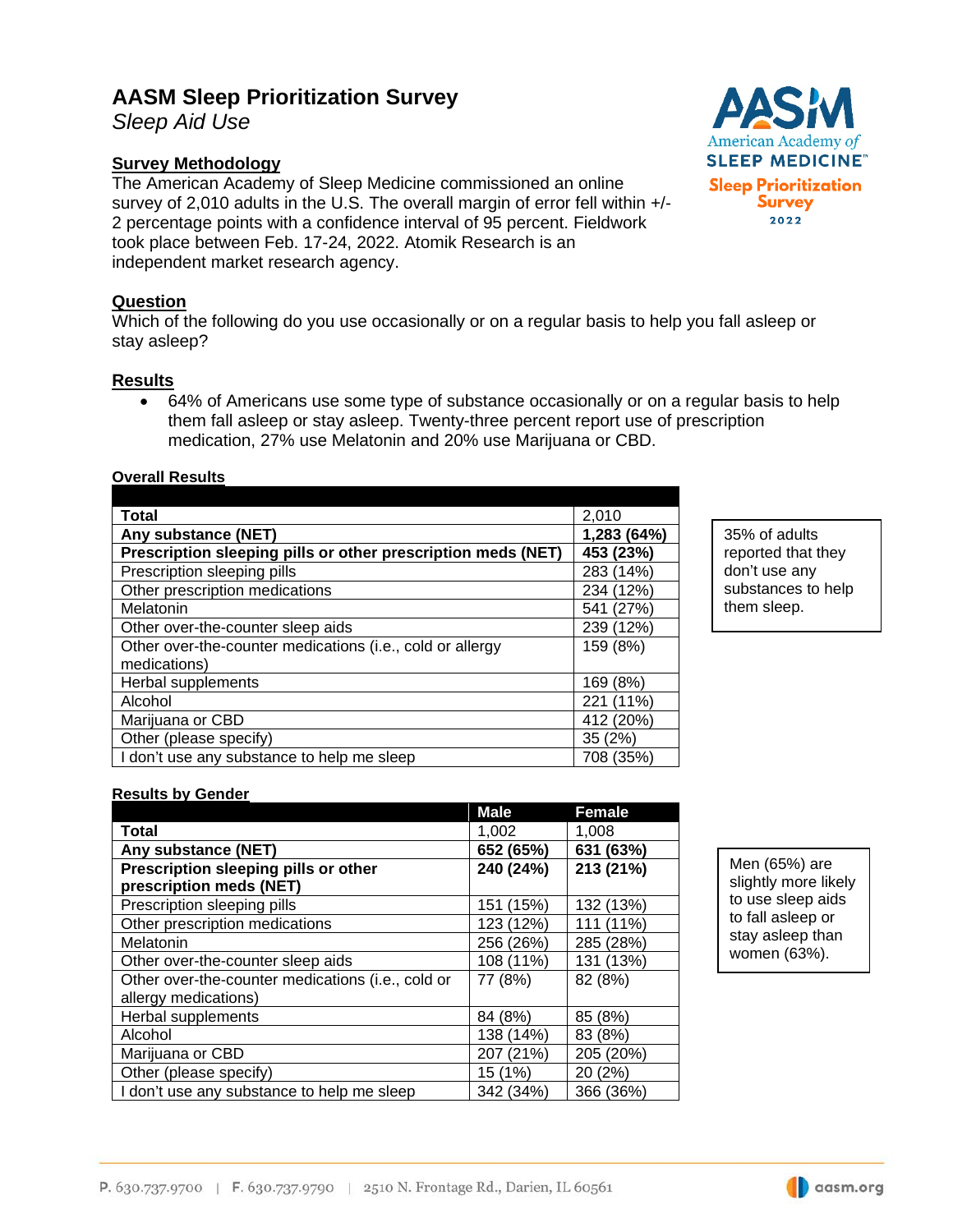| <b>Results by Age Group</b>                                                         |           |           |           |           |           |           |
|-------------------------------------------------------------------------------------|-----------|-----------|-----------|-----------|-----------|-----------|
|                                                                                     | $18 - 24$ | 25-34     | $35 - 44$ | $45 - 54$ | 55-64     | $65+$     |
| <b>Total</b>                                                                        | 302       | 401       | 461       | 341       | 242       | 263       |
| Any substance<br>(NET)                                                              | 218 (72%) | 270 (67%) | 323 (70%) | 227 (67%) | 128 (53%) | 117 (44%) |
| <b>Prescription</b><br>sleeping pills or<br>other<br>prescription<br>meds (NET)     | 80 (26%)  | 97 (24%)  | 120 (26%) | 81 (24%)  | 38 (16%)  | 37 (14%)  |
| Prescription<br>sleeping pills                                                      | 52 (17%)  | 70 (17%)  | 66 (14%)  | 51 (15%)  | 22 (9%)   | 22 (8%)   |
| Other<br>prescription<br>medications                                                | 34 (11%)  | 47 (12%)  | 70 (15%)  | 44 (13%)  | 20 (8%)   | 19 (7%)   |
| Melatonin                                                                           | 96 (32%)  | 119 (30%) | 139 (30%) | 90 (26%)  | 49 (20%)  | 48 (18%)  |
| Other over-the-<br>counter sleep                                                    | 21 (7%)   | 43 (11%)  | 65 (14%)  | 51 (15%)  | 29 (12%)  | 30 (11%)  |
| Other over-the-<br>counter<br>medications (i.e.,<br>cold or allergy<br>medications) | 24 (8%)   | 32 (8%)   | 41 (9%)   | 23 (7%)   | 18 (7%)   | 21 (8%)   |
| Herbal<br>supplements                                                               | 23 (8%)   | 48 (12%)  | 50(11%)   | 26 (8%)   | 12 (5%)   | 10 (4%)   |
| Alcohol                                                                             | 29 (10%)  | 43 (11%)  | 66 (14%)  | 57 (17%)  | 18 (7%)   | 8(3%)     |
| Marijuana or                                                                        | 85 (28%)  | 82 (20%)  | 111 (24%) | 80 (23%)  | 39 (16%)  | 15 (6%)   |
| Other (please<br>specify)                                                           | 2(1%)     | 5(1%)     | 10(2%)    | 7(2%)     | 8(3%)     | 3(1%)     |
| I don't use any<br>substance to help<br>me sleep                                    | 82 (27%)  | 128 (32%) | 135 (29%) | 111 (33%) | 108 (45%) | 144 (55%) |

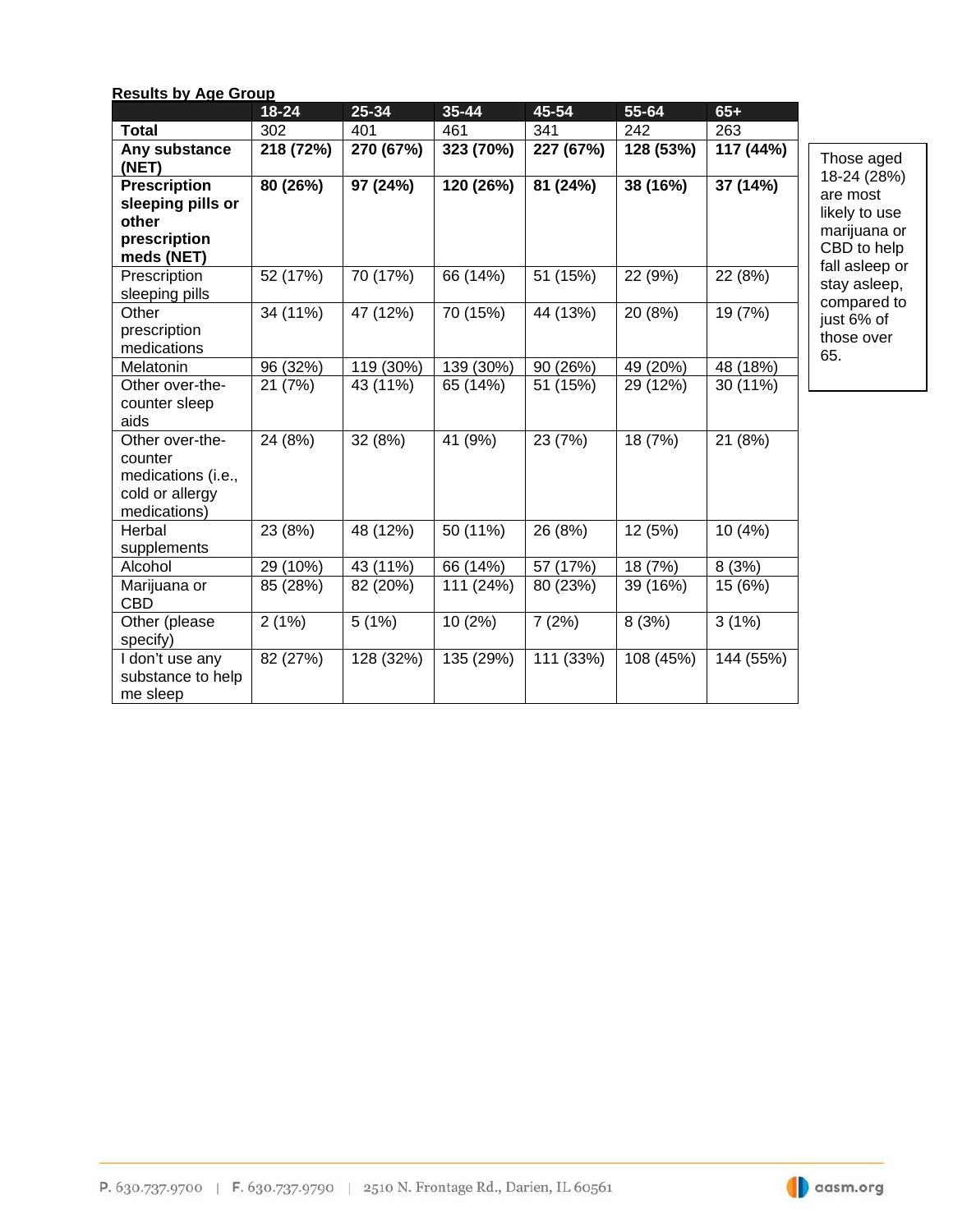|  | <b>Results by Generation</b> |
|--|------------------------------|
|  |                              |

|                            | Gen Z<br>$(18-25)$ | <b>Millennial</b><br>$(26-41)$ | Gen X<br>$(42-57)$ | <b>Baby</b><br><b>Boomer</b> | <b>Silent</b><br><b>Generation</b> |
|----------------------------|--------------------|--------------------------------|--------------------|------------------------------|------------------------------------|
|                            |                    |                                |                    | $(58-75)$                    | $(76+)$                            |
| <b>Total</b>               | 347                | 702                            | 539                | 364                          | 58                                 |
| Any substance              | 250 (72%)          | 477 (68%)                      | 360 (67%)          | 172 (47%)                    | 24 (41%)                           |
| (NET)                      |                    |                                |                    |                              |                                    |
| <b>Prescription</b>        | 96 (28%)           | 177 (25%)                      | 118 (22%)          | 56 (15%)                     | 6 (10%)                            |
| sleeping pills<br>or other |                    |                                |                    |                              |                                    |
| prescription               |                    |                                |                    |                              |                                    |
| meds (NET)                 |                    |                                |                    |                              |                                    |
| Prescription               | 62 (18%)           | 113 (16%)                      | 71 (13%)           | 33 (9%)                      | 4(7%)                              |
| sleeping pills             |                    |                                |                    |                              |                                    |
| Other                      | 47 (14%)           | 90 (13%)                       | 66 (12%)           | 28 (8%)                      | 3(5%)                              |
| prescription               |                    |                                |                    |                              |                                    |
| medications                |                    |                                |                    |                              |                                    |
| Melatonin                  | 110 (32%)          | 202 (29%)                      | 156 (29%)          | 61 (17%)                     | 12 (21%)                           |
| Other over-the-            | 26 (7%)            | 87 (12%)                       | 78 (14%)           | 38 (10%)                     | 10 (17%)                           |
| counter sleep              |                    |                                |                    |                              |                                    |
| aids                       |                    |                                |                    |                              |                                    |
| Other over-the-            | 30 (9%)            | 55 (8%)                        | 47 (9%)            | 22 (6%)                      | 5(9%)                              |
| counter<br>medications     |                    |                                |                    |                              |                                    |
| (i.e., cold or             |                    |                                |                    |                              |                                    |
| allergy                    |                    |                                |                    |                              |                                    |
| medications)               |                    |                                |                    |                              |                                    |
| Herbal                     | 29 (8%)            | 84 (12%)                       | 39 (7%)            | 15 (4%)                      | 2(3%)                              |
| supplements                |                    |                                |                    |                              |                                    |
| Alcohol                    | 34 (10%)           | 89 (13%)                       | 77 (14%)           | 20 (5%)                      | 1(2%)                              |
| Marijuana or               | 95 (27%)           | 155 (22%)                      | 126 (23%)          | 33 (9%)                      | 3(5%)                              |
| <b>CBD</b>                 |                    |                                |                    |                              |                                    |
| Other (please              | 2(1%)              | 12 (2%)                        | 17 (3%)            | 3(1%)                        | 1(2%)                              |
| specify)                   |                    |                                |                    |                              |                                    |
| I don't use any            | 95 (27%)           | 220 (31%)                      | 170 (32%)          | 190 (52%)                    | 33 (57%)                           |
| substance to               |                    |                                |                    |                              |                                    |
| help me sleep              |                    |                                |                    |                              |                                    |

28% of Gen Z, 25% of Millennials and 22% of Gen X use prescription medications to help them fall or stay asleep, higher than Baby Boomers (15%) and the Silent Generation (10%).

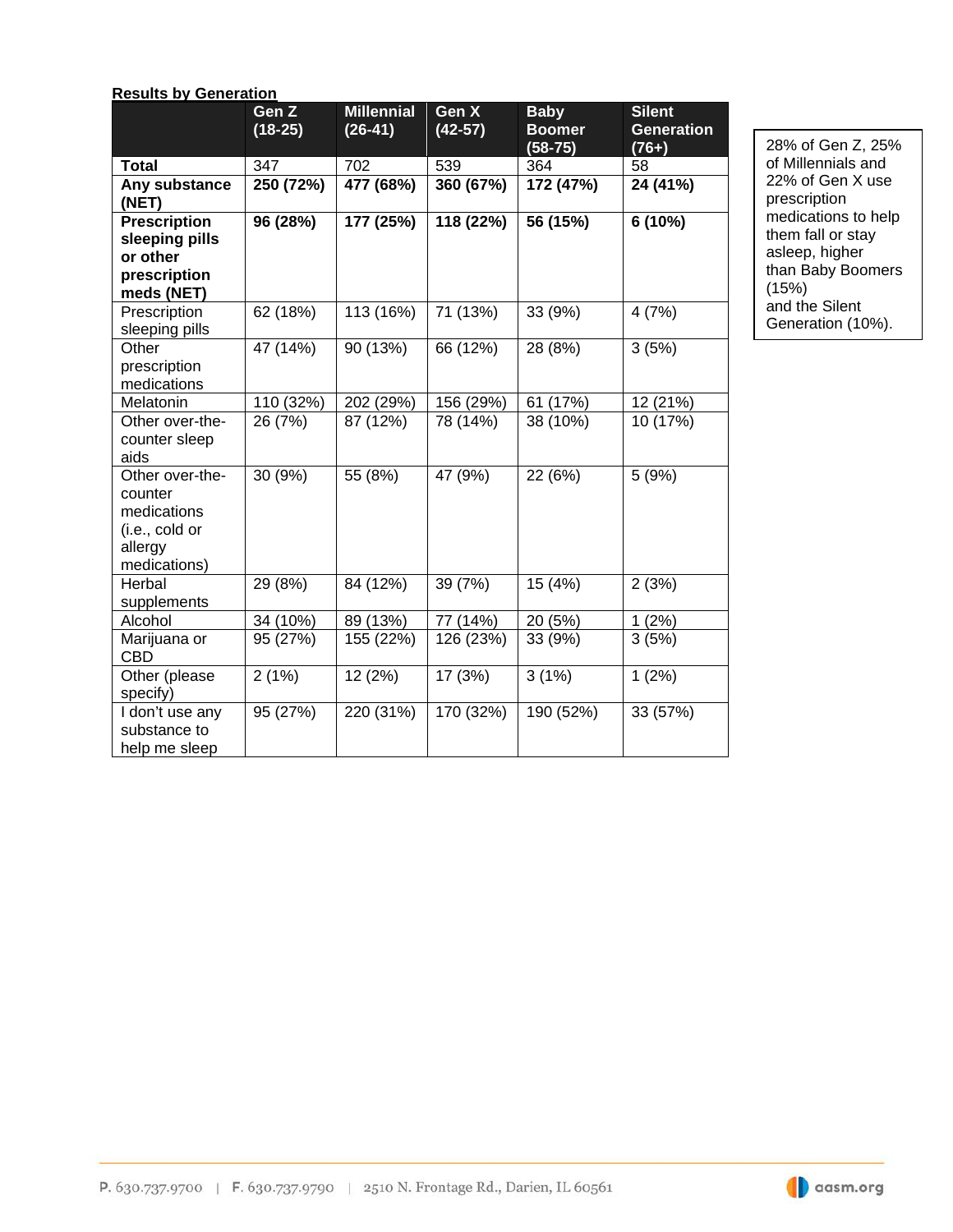| <b>Results by Region</b> |  |
|--------------------------|--|
|                          |  |

|                                                                                        | <b>Northeast</b> | <b>Midwest</b> | <b>South</b> | <b>West</b> |
|----------------------------------------------------------------------------------------|------------------|----------------|--------------|-------------|
| <b>Total</b>                                                                           | 382              | 481            | 703          | 444         |
| Any substance<br>(NET)                                                                 | 235 (62%)        | 305 (63%)      | 444 (63%)    | 299 (67%)   |
| <b>Prescription</b><br>sleeping pills<br>or other<br>prescription<br>meds (NET)        | 91 (24%)         | 104 (22%)      | 154 (22%)    | 104 (23%)   |
| Prescription<br>sleeping pills                                                         | 60 (16%)         | 60 (12%)       | 99 (14%)     | 64 (14%)    |
| Other<br>prescription<br>medications                                                   | 49 (13%)         | 58 (12%)       | 76 (11%)     | 51 (11%)    |
| Melatonin                                                                              | 87 (23%)         | 134 (28%)      | 193 (27%)    | 127 (29%)   |
| Other over-the-<br>counter sleep<br>aids                                               | 35 (9%)          | 61 (13%)       | 79 (11%)     | 64 (14%)    |
| Other over-the-<br>counter<br>medications<br>(i.e., cold or<br>allergy<br>medications) | 23 (6%)          | 42 (9%)        | 45 (6%)      | 49 (11%)    |
| Herbal<br>supplements                                                                  | 23 (6%)          | 41 (9%)        | 56 (8%)      | 49 (11%)    |
| Alcohol                                                                                | 37 (10%)         | 52 (11%)       | 79 (11%)     | 53 (12%)    |
| Marijuana or<br>CBD                                                                    | 73 (19%)         | 98 (20%)       | 135 (19%)    | 106 (24%)   |
| Other (please<br>specify)                                                              | 6(2%)            | 7(1%)          | 13 (2%)      | 9(2%)       |
| I don't use any<br>substance to<br>help me sleep                                       | 143 (37%)        | 172 (36%)      | 254 (36%)    | 139 (31%)   |

67% of Americans who live in the West use a substance to help them fall asleep or stay asleep, which is 4% higher than those in other regions.

Those in the West (24%) are also most likely to use Marijuana or CBD to help fall asleep or stay asleep.